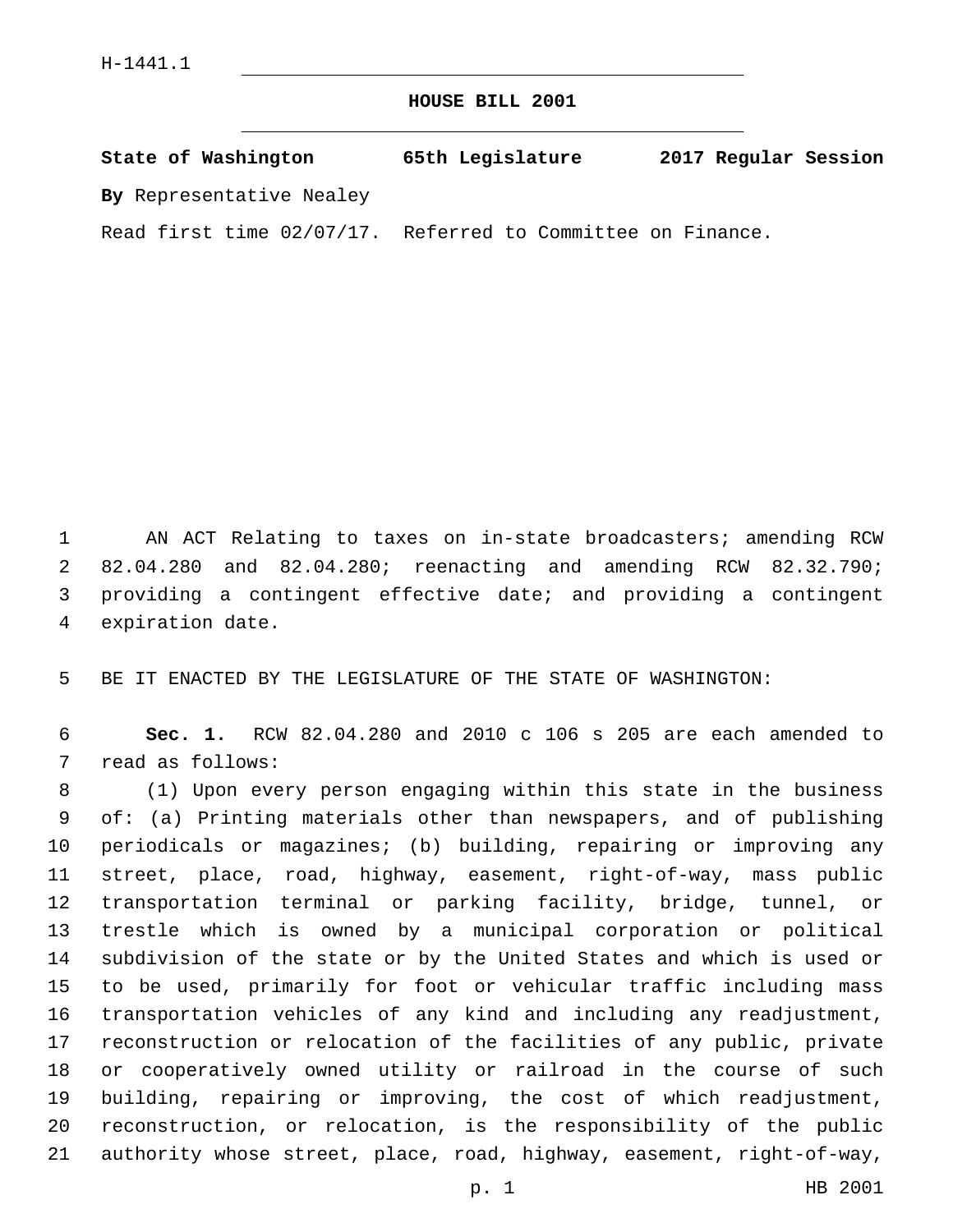mass public transportation terminal or parking facility, bridge, tunnel, or trestle is being built, repaired or improved; (c) extracting for hire or processing for hire, except persons taxable as extractors for hire or processors for hire under another section of this chapter; (d) operating a cold storage warehouse or storage warehouse, but not including the rental of cold storage lockers; (e) representing and performing services for fire or casualty insurance companies as an independent resident managing general agent licensed under the provisions of chapter 48.17 RCW; (f) radio and television 10 broadcasting, ((excluding network, national and regional advertising computed as a standard deduction based on the national average thereof as annually reported by the federal communications commission, or in lieu thereof by itemization by the individual broadcasting station, and excluding that portion of revenue represented by the out-of-state audience computed as a ratio to the station's total audience as measured by the 100 micro-volt signal 17 strength and delivery by wire)) but excluding revenues from network, national, and regional advertising computed either: (i) As a standard deduction that the department must publish by rule by September 30, 20 2017, and by September 30th of every fifth year thereafter, based on 21 the national average thereof as reported by the United States census bureau's economic census or other source of information; or (ii) in lieu thereof by itemization by the individual broadcasting station, and excluding that portion of revenue represented by the out-of-state audience computed as a ratio to the broadcasting station's total audience as measured by the .5 millivolt/meter signal strength contour for AM radio, the one millivolt/meter or sixty dBu signal 28 strength contour for FM radio, the twenty-eight dBu signal strength contour for television channels two through six, the thirty-six dBu signal strength contour for television channels seven through thirteen, and the forty-one dBu signal strength contour for television channels fourteen through sixty-nine with delivery by wire, satellite, or any other means, if any; (g) engaging in activities which bring a person within the definition of consumer contained in RCW 82.04.190(6); as to such persons, the amount of tax on such business is equal to the gross income of the business 37 multiplied by the rate of 0.484 percent.

 (2) For the purposes of this section, the following definitions apply unless the context clearly requires otherwise.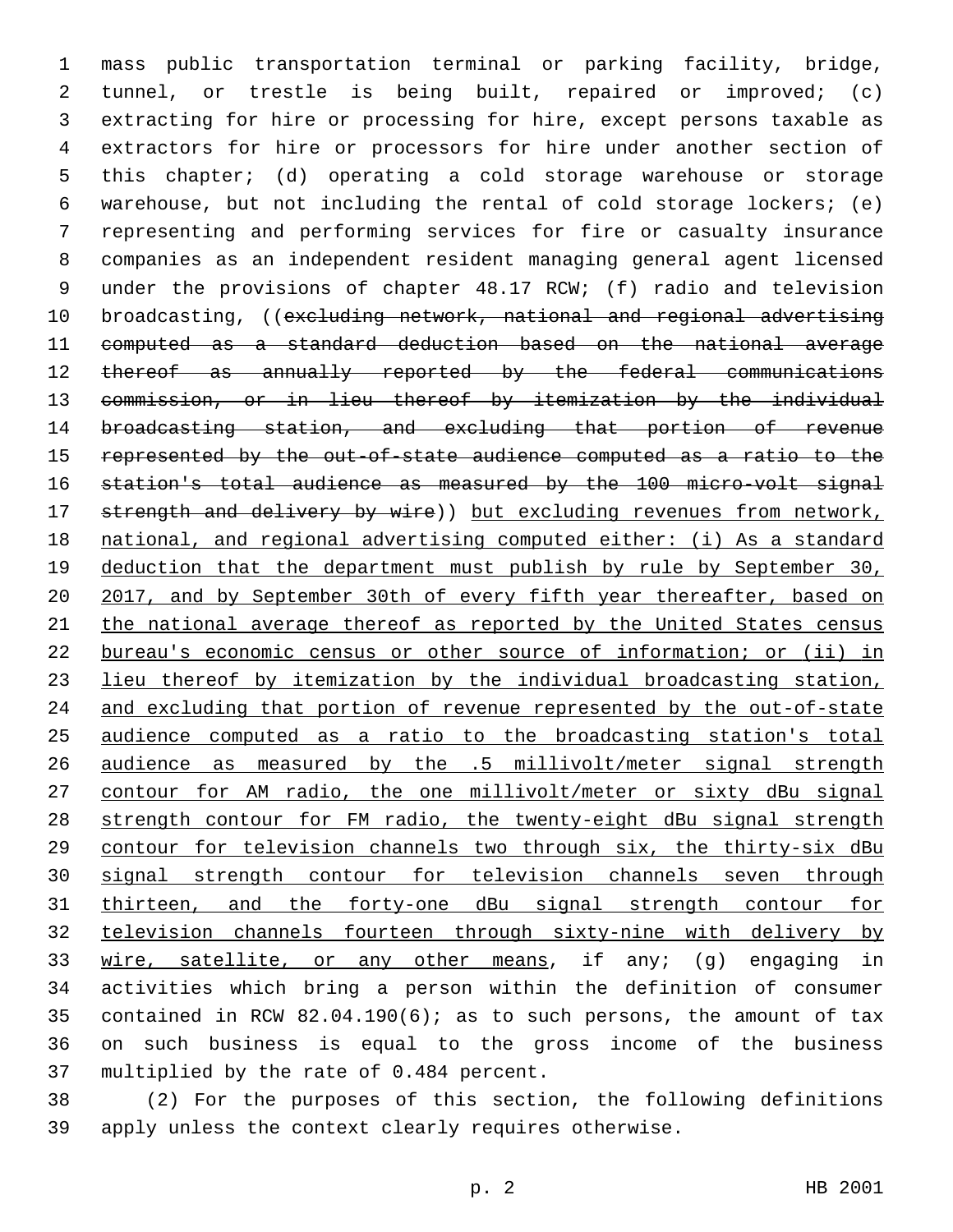(a) "Cold storage warehouse" means a storage warehouse used to store fresh and/or frozen perishable fruits or vegetables, meat, seafood, dairy products, or fowl, or any combination thereof, at a desired temperature to maintain the quality of the product for 5 orderly marketing.

 (b) "Storage warehouse" means a building or structure, or any part thereof, in which goods, wares, or merchandise are received for storage for compensation, except field warehouses, fruit warehouses, fruit packing plants, warehouses licensed under chapter 22.09 RCW, public garages storing automobiles, railroad freight sheds, docks and wharves, and "self-storage" or "mini storage" facilities whereby customers have direct access to individual storage areas by separate entrance. "Storage warehouse" does not include a building or structure, or that part of such building or structure, in which an activity taxable under RCW 82.04.272 is conducted.

 (c) "Periodical or magazine" means a printed publication, other than a newspaper, issued regularly at stated intervals at least once every three months, including any supplement or special edition of 19 the publication.

 **Sec. 2.** RCW 82.04.280 and 2010 c 106 s 206 are each amended to 21 read as follows:

 (1) Upon every person engaging within this state in the business of: (a) Printing materials other than newspapers, and of publishing periodicals or magazines; (b) building, repairing or improving any street, place, road, highway, easement, right-of-way, mass public transportation terminal or parking facility, bridge, tunnel, or trestle which is owned by a municipal corporation or political subdivision of the state or by the United States and which is used or to be used, primarily for foot or vehicular traffic including mass transportation vehicles of any kind and including any readjustment, reconstruction or relocation of the facilities of any public, private or cooperatively owned utility or railroad in the course of such building, repairing or improving, the cost of which readjustment, reconstruction, or relocation, is the responsibility of the public authority whose street, place, road, highway, easement, right-of-way, mass public transportation terminal or parking facility, bridge, tunnel, or trestle is being built, repaired or improved; (c) extracting for hire or processing for hire, except persons taxable as extractors for hire or processors for hire under another section of

p. 3 HB 2001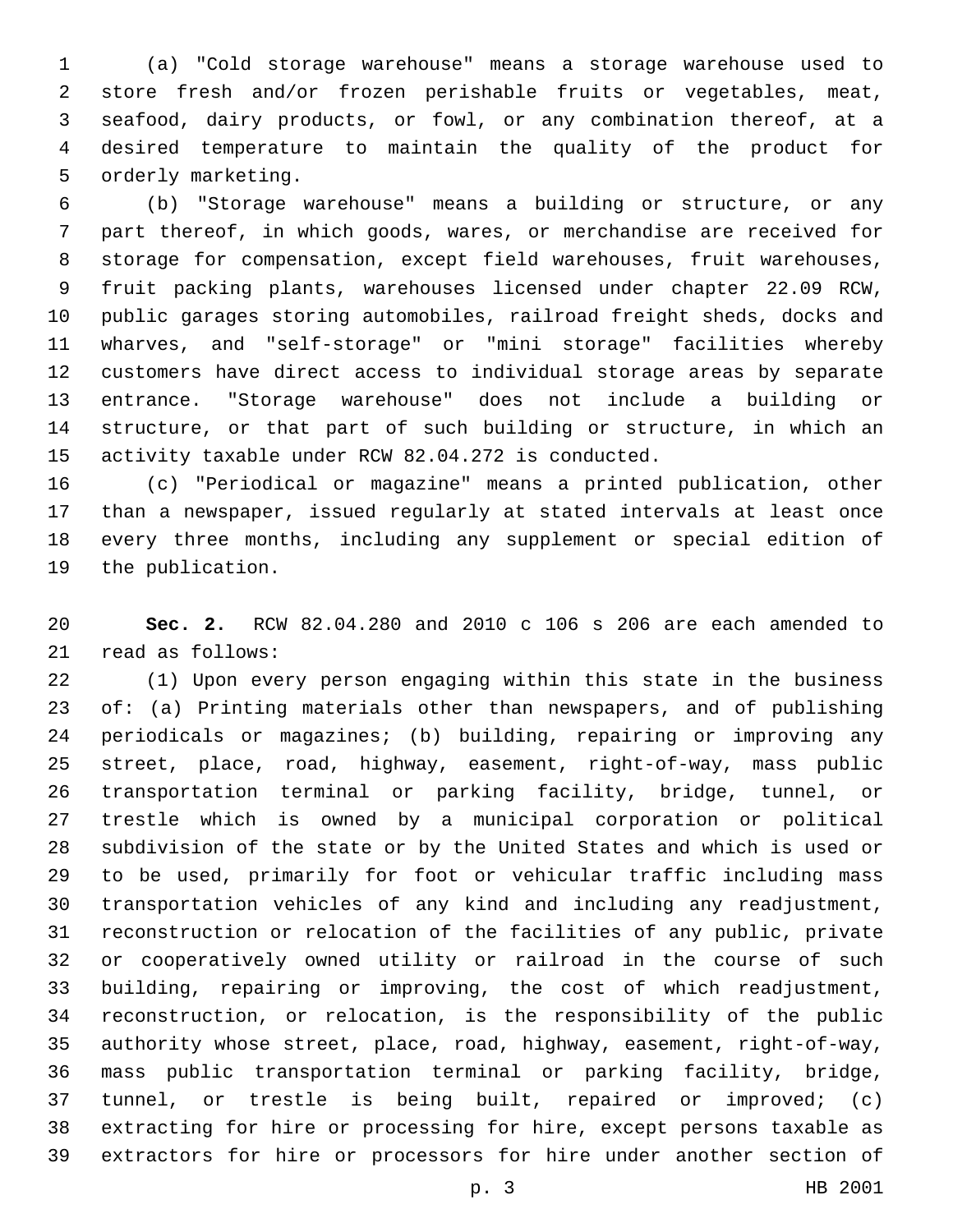this chapter; (d) operating a cold storage warehouse or storage warehouse, but not including the rental of cold storage lockers; (e) representing and performing services for fire or casualty insurance companies as an independent resident managing general agent licensed under the provisions of chapter 48.17 RCW; (f) radio and television broadcasting, ((excluding network, national and regional advertising computed as a standard deduction based on the national average thereof as annually reported by the federal communications commission, or in lieu thereof by itemization by the individual broadcasting station, and excluding that portion of revenue represented by the out-of-state audience computed as a ratio to the station's total audience as measured by the 100 micro-volt signal 13 strength and delivery by wire)) but excluding revenues from network, national, and regional advertising computed either: (i) As a standard 15 deduction that the department must publish by rule by September 30, 16 2017, and by September 30th of every fifth year thereafter, based on 17 the national average thereof as reported by the United States census bureau's economic census or other source of information; or (ii) in lieu thereof by itemization by the individual broadcasting station, and excluding that portion of revenue represented by the out-of-state audience computed as a ratio to the broadcasting station's total audience as measured by the .5 millivolt/meter signal strength contour for AM radio, the one millivolt/meter or sixty dBu signal strength contour for FM radio, the twenty-eight dBu signal strength contour for television channels two through six, the thirty-six dBu signal strength contour for television channels seven through thirteen, and the forty-one dBu signal strength contour for television channels fourteen through sixty-nine with delivery by wire, satellite, or any other means, if any; (g) engaging in activities which bring a person within the definition of consumer contained in RCW 82.04.190(6); as to such persons, the amount of tax on such business is equal to the gross income of the business 33 multiplied by the rate of 0.484 percent.

 (2) For the purposes of this section, the following definitions apply unless the context clearly requires otherwise.

 (a) "Cold storage warehouse" means a storage warehouse used to store fresh and/or frozen perishable fruits or vegetables, meat, seafood, dairy products, or fowl, or any combination thereof, at a desired temperature to maintain the quality of the product for 40 orderly marketing.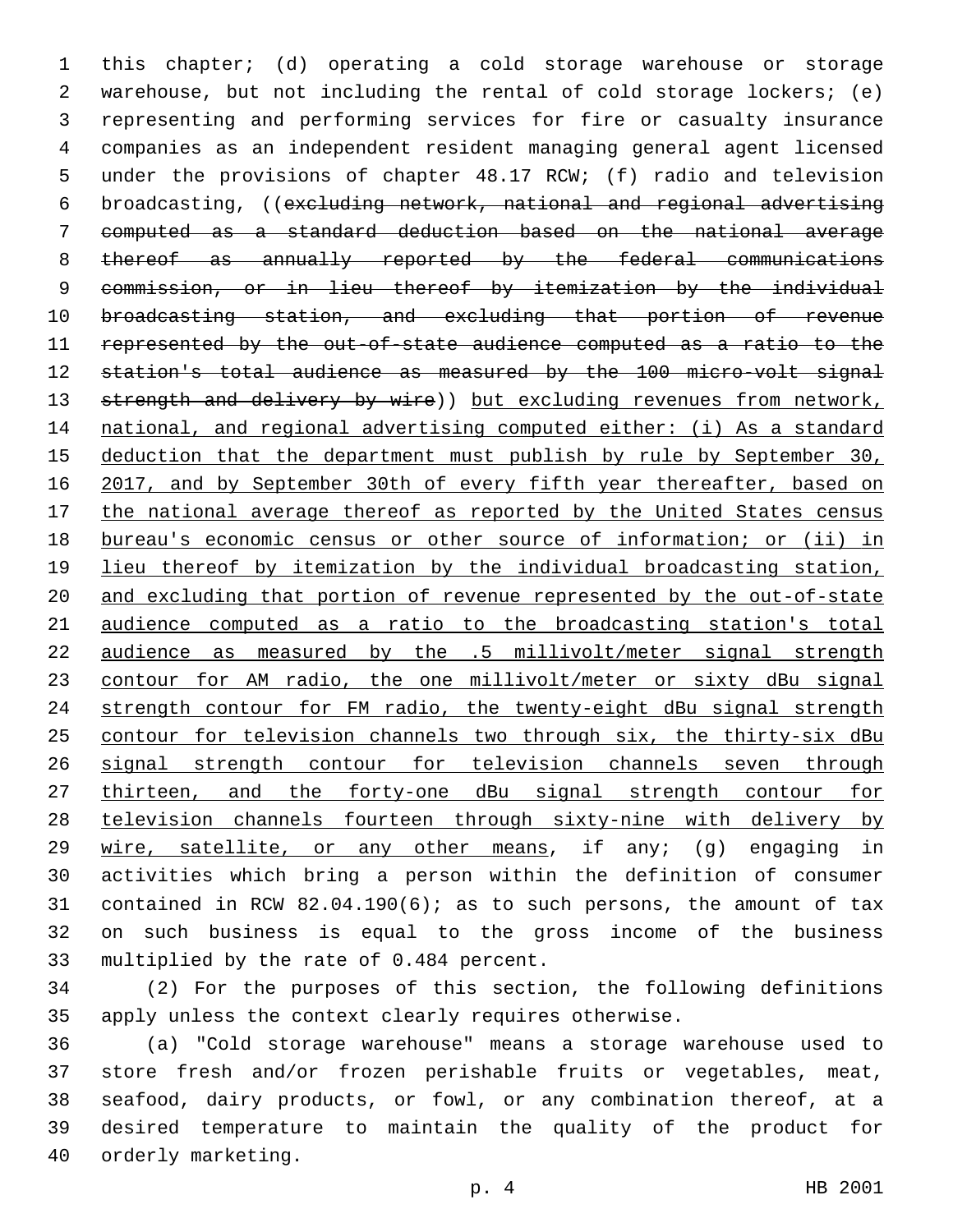(b) "Storage warehouse" means a building or structure, or any part thereof, in which goods, wares, or merchandise are received for storage for compensation, except field warehouses, fruit warehouses, fruit packing plants, warehouses licensed under chapter 22.09 RCW, public garages storing automobiles, railroad freight sheds, docks and wharves, and "self-storage" or "mini storage" facilities whereby customers have direct access to individual storage areas by separate entrance. "Storage warehouse" does not include a building or structure, or that part of such building or structure, in which an activity taxable under RCW 82.04.272 is conducted.

 (c) "Periodical or magazine" means a printed publication, other than a newspaper, issued regularly at stated intervals at least once every three months, including any supplement or special edition of 14 the publication.

 **Sec. 3.** RCW 82.32.790 and 2010 c 114 s 201 and 2010 c 106 s 401 are each reenacted and amended to read as follows:

 (1)(a) Section 2, chapter . . ., Laws of 2017 (section 2 of this act), section 206, chapter 106, Laws of 2010, sections 104, 110, 117, 123, 125, 129, 131, and 150, chapter 114, Laws of 2010, section 3, chapter 461, Laws of 2009, section 7, chapter 300, Laws of 2006, and section 4, chapter 149, Laws of 2003 are contingent upon the siting and commercial operation of a significant semiconductor microchip 23 fabrication facility in the state of Washington.

24 (b) For the purposes of this section:

 (i) "Commercial operation" means the same as "commencement of 26 commercial production" as used in RCW 82.08.965.

 (ii) "Semiconductor microchip fabrication" means "manufacturing semiconductor microchips" as defined in RCW 82.04.426.

 (iii) "Significant" means the combined investment of new buildings and new machinery and equipment in the buildings, at the commencement of commercial production, will be at least one billion dollars.32

 (2) Chapter 149, Laws of 2003 takes effect the first day of the month in which a contract for the construction of a significant semiconductor fabrication facility is signed, as determined by the 36 director of the department of revenue.

 (3)(a) The department of revenue must provide notice of the 38 effective date of section 2, chapter . . ., Laws of 2017 (section 2 of this act), sections 104, 110, 117, 123, 125, 129, 131, and 150,